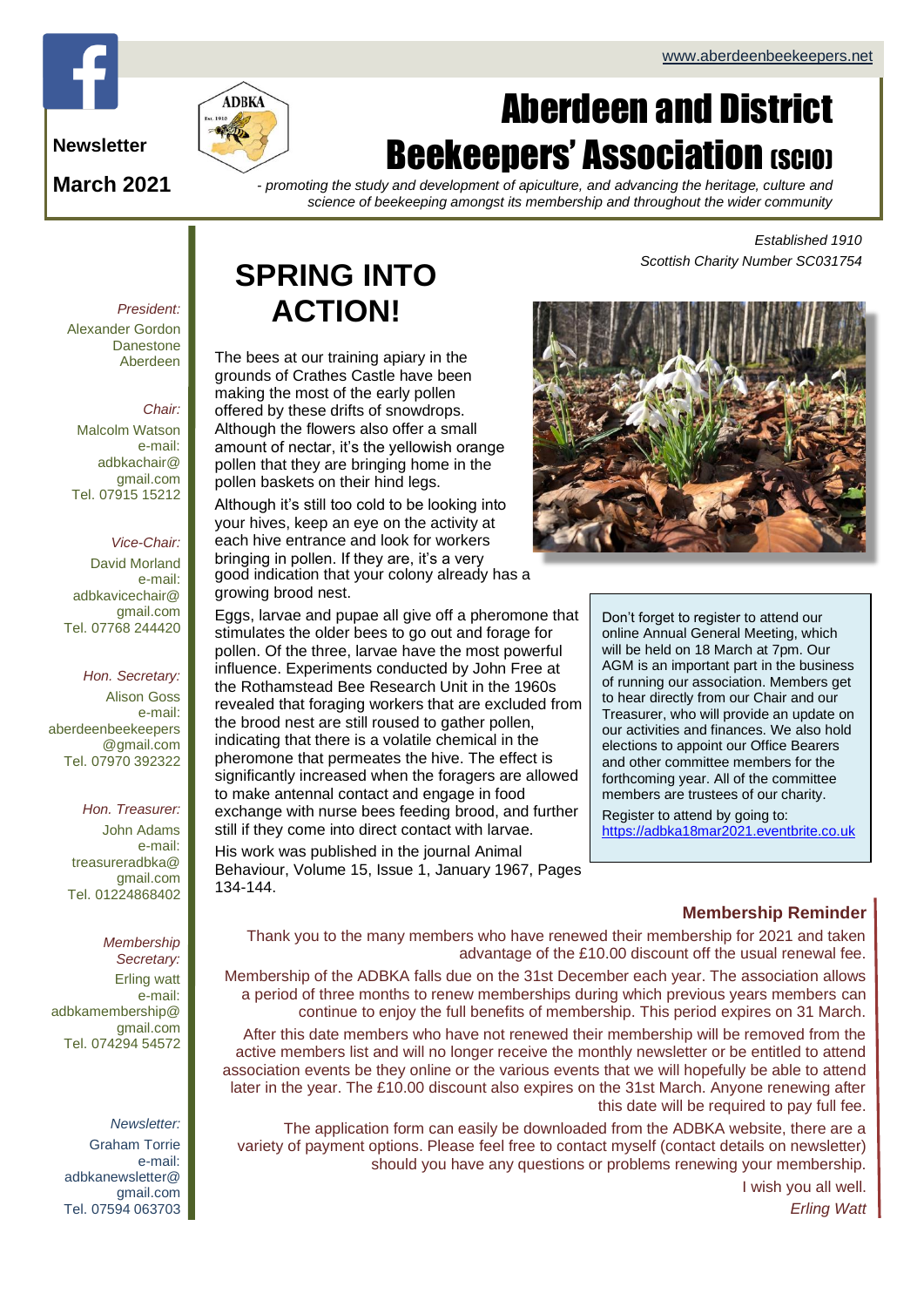# Events **Members' Events Members'**

#### **ABERDEEN AND DISTRICT BEEKEEPERS ASSOCIAITON ANNUAL GENERAL MEETING**

Thursday 18 March 2021 at 7pm - Online

Following formal business, a short film will be shown: 'Manley to the Heather'

To book your place for this event please register at:

[https://adbka18mar2021.eventbrite.co.uk](https://adbka18mar2021.eventbrite.co.uk/)

#### TALK: **THE USUAL SUSPECTS: THE MYSTERY OF THE VARROA MITE, DWV AND THE HONEYBEE**

Presented by **Amy Cooper**

Wednesday 21 April 2021 at 7pm

To book your place for this **online** talk please register at:

[https://adbka21apr2021.eventbrite.co.uk](https://adbka21apr2021.eventbrite.co.uk/)

**Amy Cooper** is a PhD researcher in the Zoology Department at Aberdeen University. Her primary research interest concerns the interactions between the honey bee, the *Varroa* mite and Deformed Wing Virus (DWV). All topics of great interest and concern to beekeepers, so this promises to be an interesting and informative talk.

#### **THIS MONTH IN THE APIARY: MARCH**

#### **Feeding**

March is a critical time. Many colonies which have otherwise survived the winter starve out in March. The amount of brood is increasing and may exceed the number of adult bees. Adult bees will consume more stores as they become active and fly on warmer days as well as feeding and warming the brood. So pay particular attention and feed if necessary or in any doubt. Be particularly alert for periods of warm weather (rapid consumption of stores) followed by cold weather.

We are getting to the time where syrup might be ok again, especially towards the end of the month, but fondant is always 'safe' and an invert syrup would probably be better than a plain sugar syrup.

#### **Plan for the Season**

Beekeeping will get hands-on in April, so it's a good idea to have a plan in mind for the season by now. The season rarely goes to plan, but you'll get more out of your beekeeping if you have one. Reflect on lessons from the previous season. Read up on and watch videos of any manipulations you intend to perform and check that you have, or can get, the kit you need to perform them. This applies especially to swarm control - assume swarming will happen, decide well in advance what you are going to do about it and be prepared.

#### **Cleaning**

Cleaning kit can of course be done any time over winter. We'll cover tools this month.

*Hive Tool (and other small accessories):* Make up a solution of 100g of washing soda in 500 ml of warm water, and add a dash of washing up liquid. Scrape off any large chunks of wax, propolis etc. and soak the tool for a while. After a scrub and a rinse, it should be spotless and gleaming again. Other small metal and plastic hive parts, e.g. Porter escapes, queen cages etc., as well as feeders, can be cleaned in the same solution.

*Smoker*: The bellows are usually screwed on and can be detached. Sticky deposits on the bellows can be removed with the washing soda solution. A heavily used smoker may have tarry deposits on the outside, inside the lid and particularly around the rim, making opening and closing difficult. Apply a blowtorch to these deposits for a minute or so. They will coke up into a more solid, brittle deposit which can be fairly readily chipped and scraped off.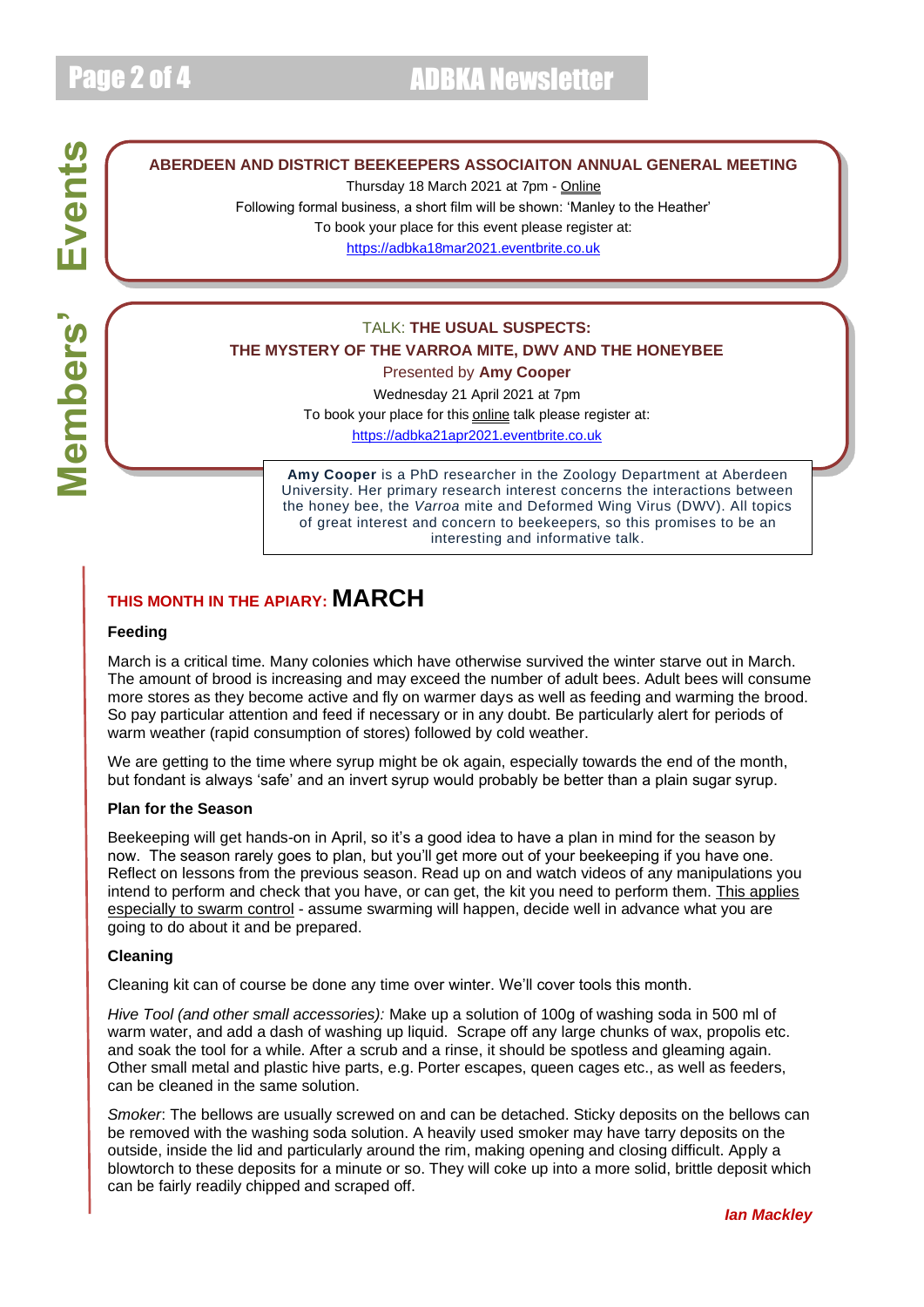#### **Diary of a New-bee**

**2020** - I was determined to start again but Covid struck so plans to get more were delayed, that was until I was able to secure a June swarm from another association member Anne Taylor "Thank you Anne" who had one of her own colonies swarm into a bush in her garden & she did not want to increase her number of hives.

So with nuc box, tools & sheet in hand I headed off to Banchory as the wind & rain was beginning to build which I think was an advantage as the swarm was very quick in my opinion getting into the box. Once secured & locked in it was off to the shared apiary & left them to settle in for a few days.

After a few weeks they increased in numbers I transferred them to the National poly hive and managed to get them to fill the bottom brood box &  $\frac{3}{4}$  of the top brood box coming to the end of the season, so I decided to reduce them down to one box and start getting the ready for winter and started off with syrup using a Miller feeder to start getting them to weight before the next step.

I made a feeding eke using 2" firm foam & reflective foil that you can buy from most DIY stores for putting behind radiators, I cut out the middle of the foam pad to match my brood box dimensions & wrapped/glued the foil to the top/inside/bottom surfaces. I also put a layer inside the roof as every little helps.

Once the temperatures started dropping in October I placed the eke on which is covered with a thin Perspex sheet so I can just lift the roof to check without opening them so I could limit any heat loss, them the temperatures became mild again in November but just stuck with this rather than trying to put the miller feeder back on and causing any disturbance.

I was fortunate to get some free 1kg block of Apikandi Bee candy & two 1kg bags of Candipolline from Abelo, the bees demolished the Apikandi in November & I will keep the Candipolline for the start of the spring build up.

Last check was the  $2<sup>nd</sup>$  of December a few came up to see me after lifting the roof then headed back down, but they had ample bakers fondant & a small thermometer I placed in the eke showed they were much warmer than I was whilst checking on them.

All in all I am glad to have taken on this hobby, thankful for the assistance from association members, YouTube content creators, Facebook Beekeeping groups as you can always find a solution or several solutions to any issues which you can then evaluate and decide what works for you.

There was certainly a good few things I could have done better in the first season, but as they say you learn from your mistakes and the trick is not repeating them.

So here's to 2021 and to the hive surviving so I can build up and look at splitting them up to double up and maybe get a nuc of two ready for the winter.

*John Beagrie*

#### **VARROA TO BECOME A REPORTABLE PEST**

At the moment, beekeepers are required by law to report to the Scottish Government if they have, or suspect they have, any of four notifiable diseases and pests affecting their colonies. They are: European Foulbrood; American Foulbrood; *Tropilaelaps* mites; and Small Hive Beetle. Luckily, the last two of these are not (yet!) present in the UK.

As of 21 April this year, *Varroa* mites will be added to this list. This is being done to comply with EU requirements related to the import into Europe of bees or queens. In terms of how this is to be achieved, the Scottish Government's Lead Bee Inspector has undertaken to provide guidance to Scottish beekeepers in advance of the change. One option

being considered is self-reporting through BeeBase. All beekeepers should register with BeeBase. Go to:

Beebase - [Beekeeping information resource for Beekeepers](https://www.nationalbeeunit.com/)  [\(nationalbeeunit.com\)](https://www.nationalbeeunit.com/)

You can read the government's policy document setting out the reason for the change at:

[The Bee Diseases and Pests Control \(Scotland\) Amendment](https://scottishbeekeepers.us12.list-manage.com/track/click?u=b7f131efc76d2039ee5347aea&id=f4da8765e1&e=d6ebe45fc1)  [Order 2021 \(legislation.gov.uk\)](https://scottishbeekeepers.us12.list-manage.com/track/click?u=b7f131efc76d2039ee5347aea&id=f4da8765e1&e=d6ebe45fc1)

#### **WHEN DID YOU START KEEPING HONEY BEES?**

The Committee would like to add information to the membership database about how long members have been keeping bees. This will help us (a) design annual programmes to better match the experience profile of the membership (b) potentially put members in touch with other members in their area, perhaps for 'buddy' or self-help groups if requested and (c) identify potential mentors to support beginners in their area. We will ask for this information on future membership forms, but to get us going, we'd be very grateful if everyone, even beginners/new members, would please complete this very brief survey. It will only take a minute. Thanks

[https://docs.google.com/forms/d/186vL5\\_d53jSb](about:blank) [uTr9y0H9arFYwRs8FpU\\_e-](about:blank)[2zU9MJCME/edit?usp=sharing](about:blank)